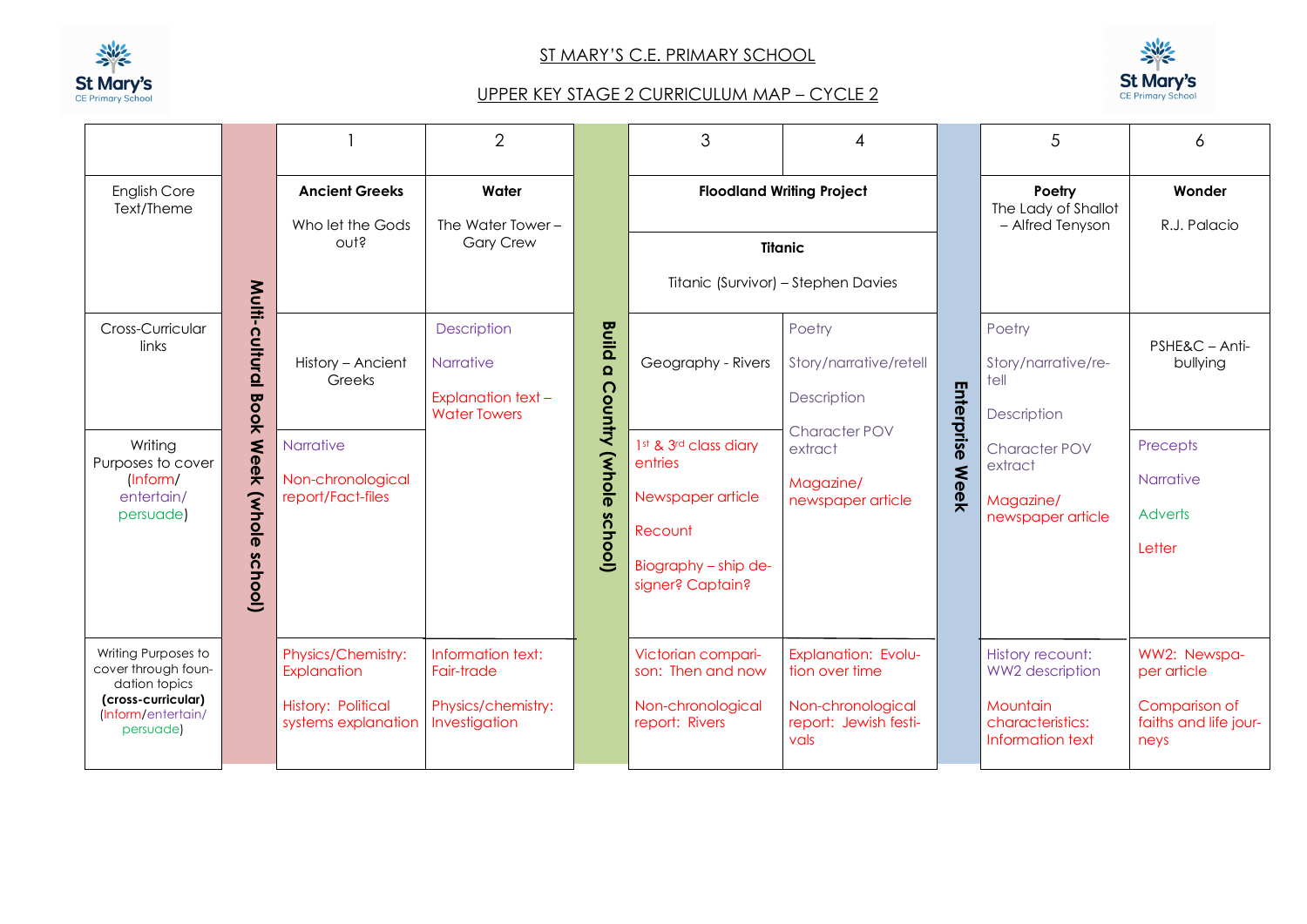| Geography                                                 | Why is fair trade fair?<br>(fairtrade)                                                                                                                                             |                                                                                                                                     |                                  |  |                                                  | What is a river?<br>(Rivers - flooding, natural disaster in<br>Bangladesh)                                                                                                                                                                        |           |                                                                |      | Why are mountains so important?<br>(sustainability and earthquakes)                                                                     |                                                                    |                          |
|-----------------------------------------------------------|------------------------------------------------------------------------------------------------------------------------------------------------------------------------------------|-------------------------------------------------------------------------------------------------------------------------------------|----------------------------------|--|--------------------------------------------------|---------------------------------------------------------------------------------------------------------------------------------------------------------------------------------------------------------------------------------------------------|-----------|----------------------------------------------------------------|------|-----------------------------------------------------------------------------------------------------------------------------------------|--------------------------------------------------------------------|--------------------------|
| History                                                   | <b>Ancient Greeks</b><br>Influences and Impact-700-480 BCE<br>Aztecs<br>Fighters and Farmers- 1428-1521                                                                            |                                                                                                                                     |                                  |  |                                                  | Tudors<br>Entertainment and Exploration-1485-1603<br>Victorian Era-local study<br>Innovation and Industry-1837-1901                                                                                                                               |           |                                                                |      | Second World War<br>Impact<br>1939-1945                                                                                                 |                                                                    |                          |
| Science                                                   | <b>Physics</b> - Why are the sun and moon im-<br>portant to the earth? (Earth & Space)<br>Chemistry-How can I make a new mate-<br>rial? (Properties and changes of materi-<br>als) |                                                                                                                                     |                                  |  |                                                  | <b>Biology-</b> What's the difference between<br>animals and plants? (Living things and their<br>habitats)<br>Biology- What is my body doing? (Animals<br>including humans)<br><b>Biology-</b> Why is change good? (Evolution<br>and inheritance) |           |                                                                |      | Physics- What force does what? (forces)<br>Physics- Can I bend light? (light)<br>Physics- Why are some buzzers louder?<br>(electricity) |                                                                    |                          |
| Art/DT                                                    | Greeks)                                                                                                                                                                            | Art: Drawing and<br>(Collage/Clay-<br>tile mosaics-                                                                                 | DT: Stuffed Toys (tex-<br>tiles) |  | DT: Steady Hand<br>Games (electrical<br>systems) |                                                                                                                                                                                                                                                   |           | Art: Printing<br>(Artist Study-Lino<br>prints- William Morris) |      |                                                                                                                                         |                                                                    | DT: Come Dine With<br>Me |
| Music                                                     | Y5                                                                                                                                                                                 | Classroom Jazz 1                                                                                                                    |                                  |  | <b>Blackbird</b><br><b>Y5</b><br>Y5/6<br>Happy   |                                                                                                                                                                                                                                                   | <b>Y5</b> | Stop!                                                          |      | Y5                                                                                                                                      | Livin' on a prayer                                                 |                          |
|                                                           | Y5/6                                                                                                                                                                               | Classroom Jazz 1/2 (depending on<br>cohort)                                                                                         |                                  |  |                                                  |                                                                                                                                                                                                                                                   | Y5/6      | You've got<br>a friend                                         | Y5/6 |                                                                                                                                         | Dancing in the street                                              |                          |
|                                                           | <b>Y6</b>                                                                                                                                                                          | Classroom Jazz 2                                                                                                                    |                                  |  | <b>Y6</b>                                        | A new Year<br>carol                                                                                                                                                                                                                               | Y6        | Make you<br>feel my love                                       |      | <b>Y6</b>                                                                                                                               |                                                                    | Fresh Prince of Bel Air  |
| Computing<br>teach a lesson of e-<br>safety per half term |                                                                                                                                                                                    | Intro to Python<br>Search Engines<br>Using the<br>Research skills and<br>finding accurate<br>programming<br>information<br>language |                                  |  |                                                  | Big Data 1<br>Barcodes, QR codes<br>and RFID                                                                                                                                                                                                      |           | Big Data 2<br>Data usage and<br>smart schools                  |      |                                                                                                                                         | <b>Skills Showcase</b><br>Designing and promoting a new<br>product |                          |
| ICT (within<br>other subjects)                            | Wherever they fit:<br>Digital music, data logger, application of use of word, publisher, power point where possible, E-safety, ongoing throughout the year.                        |                                                                                                                                     |                                  |  |                                                  |                                                                                                                                                                                                                                                   |           |                                                                |      |                                                                                                                                         |                                                                    |                          |